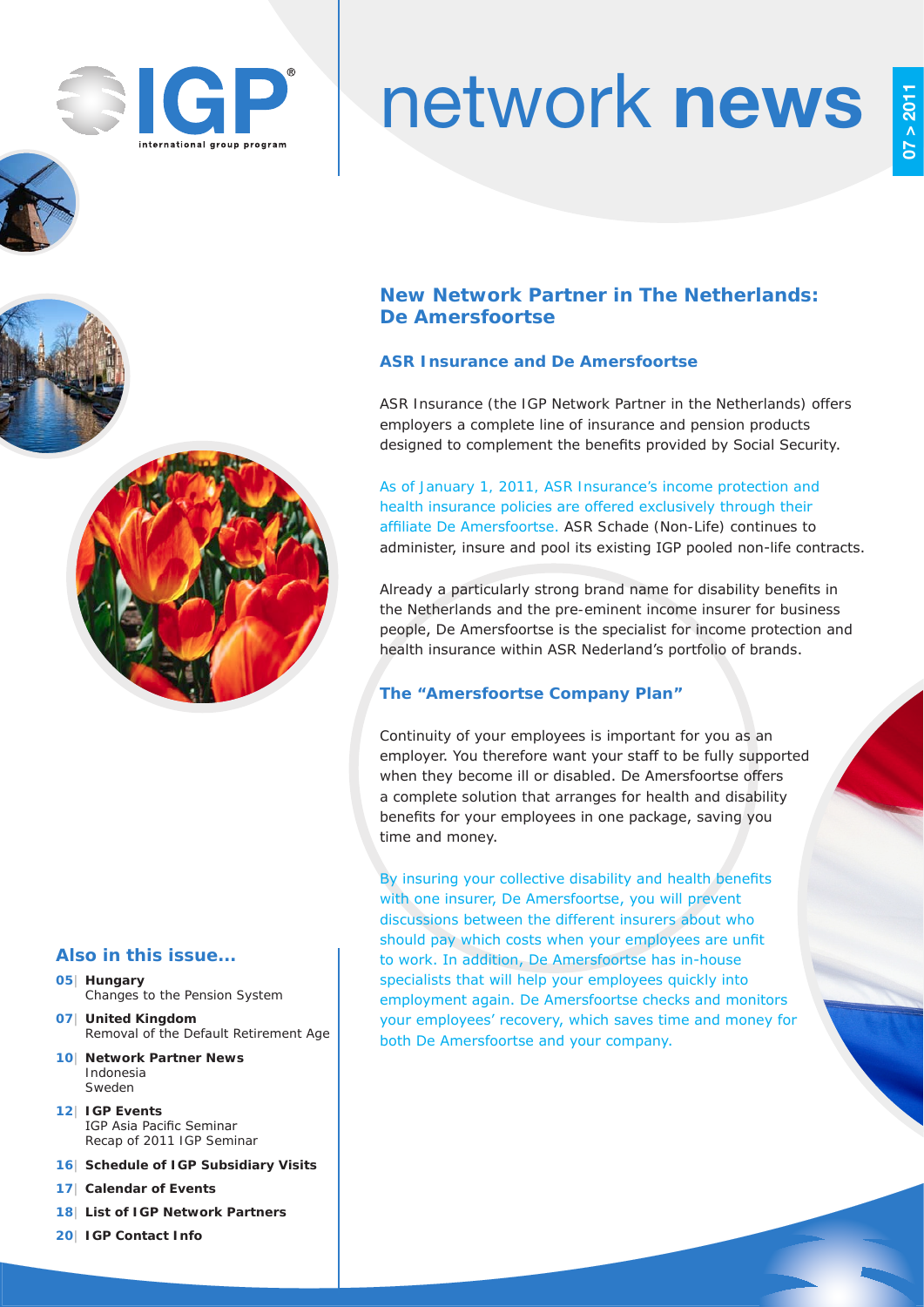

## **Network Partner News**

## **New Network Partner in The Netherlands: De Amersfoortse**

## → SickPay Insurance: **Absence has greater impact than you think**

An employee out sick for a long time represents a serious cost for you as an employer. With a SickPay insurance, the salary is compensated, but the employee's workload remains to be addressed and you may need to look for a replacement. In other words, the total cost of absenteeism is a lot higher than just the salary expense for the absent employee.

According to a study by TNO (an independent research organization), the costs can be 2.2 times higher, even without taking into account the administrative and legal burden that you and your employees face.

De Amersfoortse has a variety of SickPay insurance products in place, tailored to your needs as an employer.

#### *How does it work in practice?*

• The situation: Recovered, but still unable to work - An employee of company X was suddenly struck by an epileptic seizure. Following 3 months sick leave, the employee had fully recovered and could resume work. However, he was unable to drive a car for a year. As the employee was living in an area without public transport or nearby colleagues,

it was impossible to come to work (working from home was not an option either as the employee held a management position).



Conclusion: The biggest problem was not his

health, but the 'impossibility' for him to come to work. As a result, the employer continued to rely on the SickPay insurance for the salary costs (EUR 70,000 per year), but as mentioned earlier, the total cost of the absenteeism is, of course, a lot higher

than just the salary expense.

• The solution: De Amersfoortse has a unique department with experienced rehabilitation specialists to examine these issues and look for creative solutions. De Amersfoortse suggested to organise a taxi service between the employee's home and workplace and to reimburse 50% of the cost.

## Æ **Disability Insurance: Modern working conditions for your employees**

The income of your disabled employee can decrease significantly. You can offer your employees income-security by ensuring that their income is supplemented in case of disability. By offering this type of benefit, your position in the labour market will improve and you will meet the obligations in many collective agreements, the majority of which have specific rules on providing income for disabled employees.

De Amersfoortse has a wide range of disability products in place, tailored to your needs as an employer.

## *How does it work in practice?*

- The situation: An employee works 40 hours a week and earns EUR 40,000 per year. He becomes 40% disabled but is still 60% "fit for work", which means he could still earn EUR 24,000 per year. He does not find suitable work though and is therefore entirely dependent on an allowance, based on the minimum wage (approximately EUR 5,000 in his case).
- The solution: With the Extended WGA Gap Insurance of De Amersfoortse, the income is guaranteed up to 70% of the old salary: EUR 28,000, a difference of EUR 23,000 or more than 5 times the minimum wage.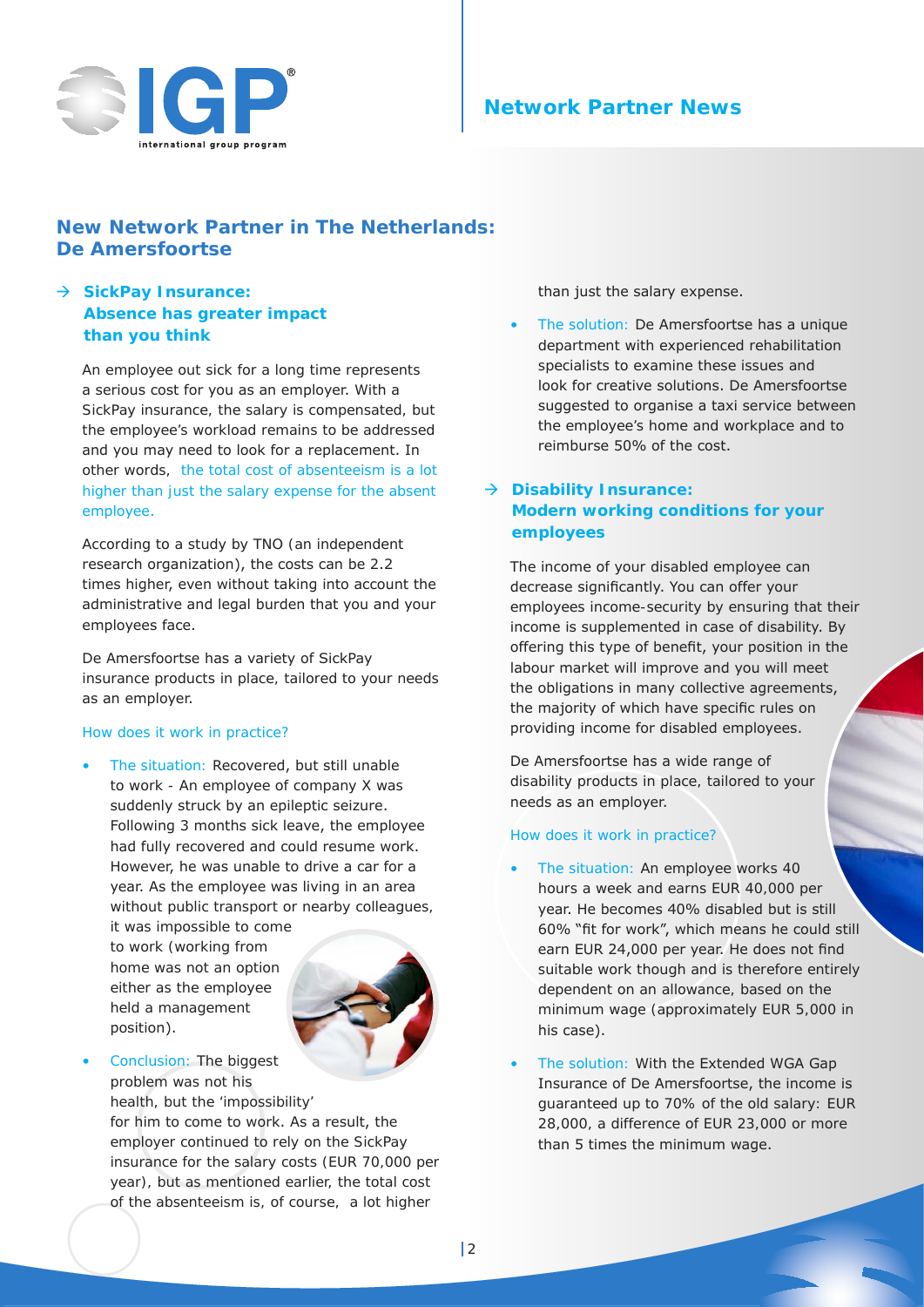

## **Network Partner News**

## **New Network Partner in The Netherlands: De Amersfoortse**

## → Health Insurance: **Getting to grips with absenteeism**

- Focus on prevention: To prevent absenteeism due to illness, De Amersfoortse offers exercise programs and preventive medical exams for heart and blood vessels and cholesterol.
- Care Management: To get sick employees back to work quickly, it is important that they are treated promptly by the appropriate specialist. De Amersfoortse offers waiting list management, counselling and guidance to good medical care.
- Extended coverage: Some people refuse treatment if it is not reimbursed. Your employee will therefore remain ill, and your absenteeism costs continue to rise. De Amersfoortse offers a collective health insurance with broad coverages and benefits.
- Even more control over absenteeism: De Amersfoortse also offers modules to help prevent occupational diseases. For the best absenteeism approach, we recommend to choose for a health insurance and SickPay insurance in one single package.

De Amersfoortse has a variety of health insurance products in place, tailored to your needs as an employer.

#### *How does it work in practice?*

• The situation: Knee injury – A mechanic injured his knee whilst skiing. At home, his doctor refers him to a physiotherapist who starts the treatment immediately. After six weeks,



there is no improvement whatsoever. The mechanic returns to his doctor for a referral to an orthopaedist in his own hospital, where the waiting period is more than four weeks before being able to take a first consultation.

• The solution: The mechanic contacts De Amersfoortse, who schedules the initial consultation appointment within one week at one of the contracted Independent Treatment Centres. The mechanic needs to undergo a meniscus surgery which takes place two weeks after the initial consultation. Through the intervention of De Amersfoortse, the mechanic receives the correct treatment without any further delays and timeconsuming referrals.

#### **The "Amersfoortse Company Plan":**

- Integrated products: You arrange for all your employees' health and disability in one total package.
- Individual approach: You have the security that De Amersfoortse will do everything to make sure your employees remain active.
- De Amersfoortse has been specialised in prevention and reintegration for more than 20 years.

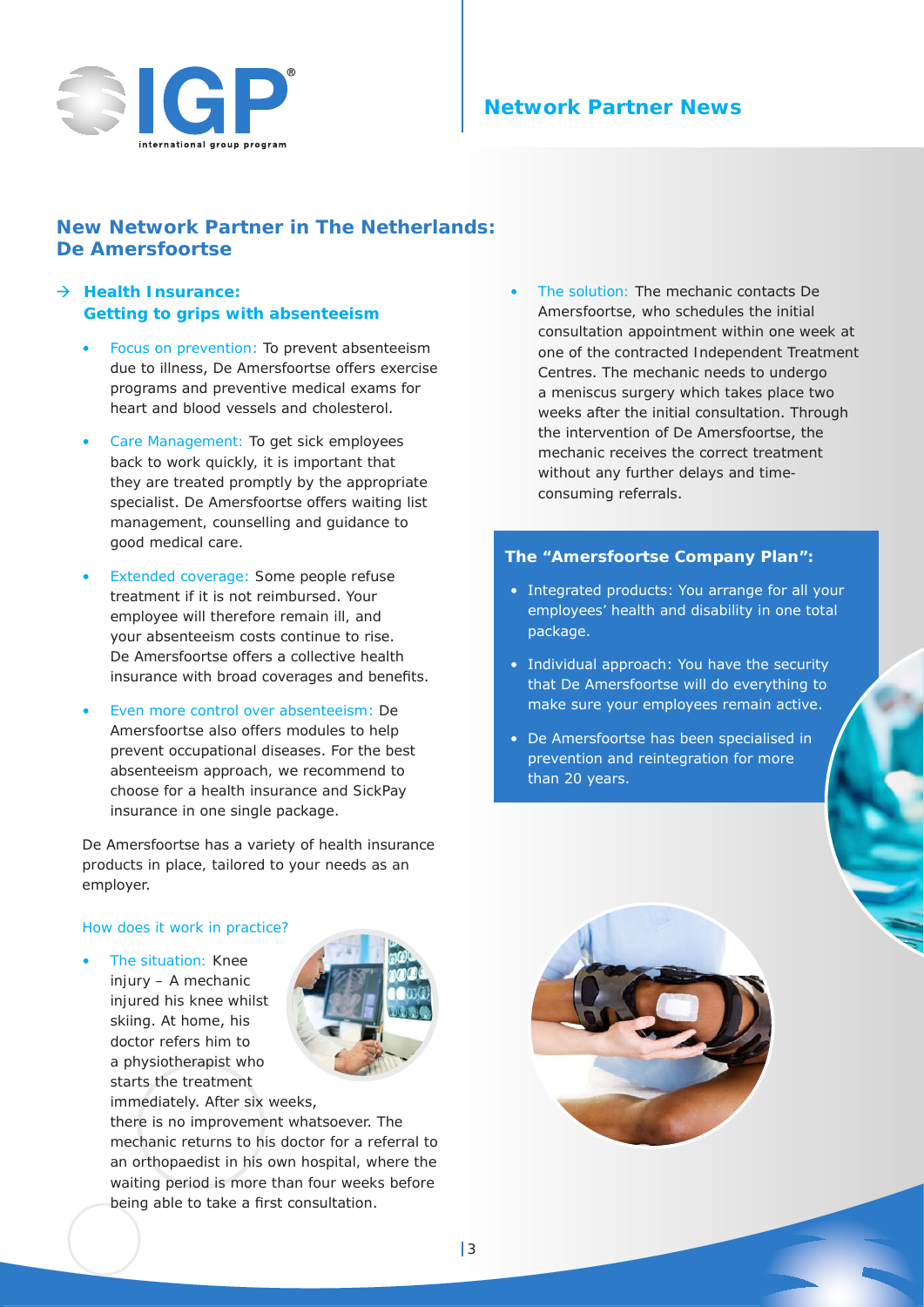

## **Network Partner News**

## **New Network Partner in The Netherlands: De Amersfoortse**

## **Our Network Partners in the Netherlands: ASR Insurance and De Amersfoortse**

With nearly 4,500 employees and having generated € 4.7 billion in revenue in 2010, ASR Nederland is the third largest insurance company in the Netherlands. ASR Nederland offers insurance products, such as pensions, life insurance, non-life insurance, occupational disability and health insurance contracts, to Dutch retail and corporate clients.

ASR Nederland also sells mortgages and provides banking services. Products and services are offered using a distribution model that gives customers a choice of buying insurance contracts from intermediaries or via direct channels, e.g. online, as needed.

ASR Nederland has been an IGP Network Partner since 1991 and exclusively offers IGP Multinational Pooling through their labels ASR Insurance for life and pension benefits and De Amersfoortse Verzekeringen for income protection benefits.

#### **For More Information...**

If you would like to learn more about life, pension or income protection benefits in the Netherlands, please contact your IGP Account Manager or:



Mr. Arvid Kleber Sales Manager IGP ASR Insurance & De Amersfoortse T : (31) (0) 653 83 17 11 E : a.kleber@asr.nl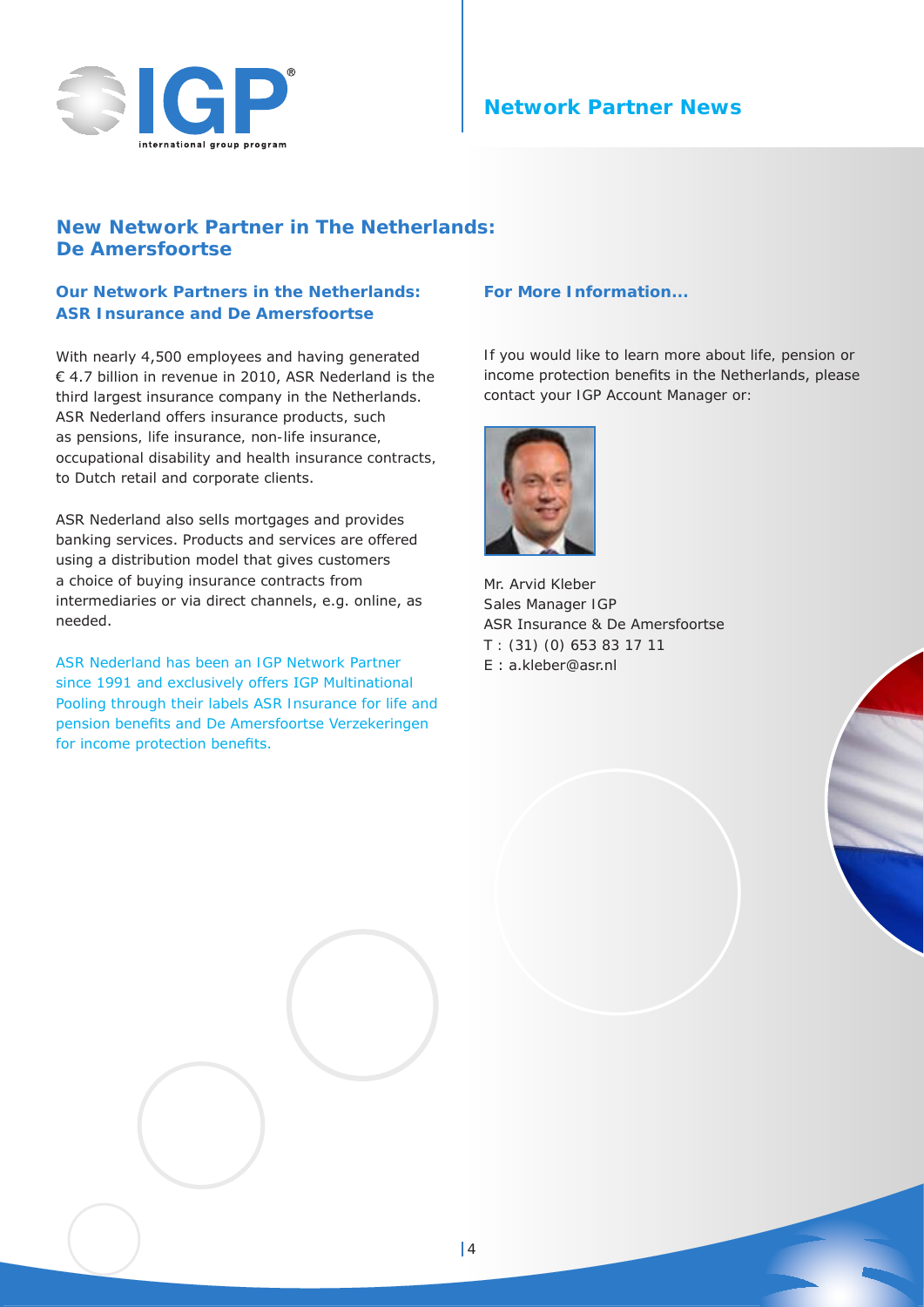

## **Hungary: Changes to the Pension System, effective March 1, 2011**

## **Focus and Background**

As of January 1, 1998, the Hungarian pension system was based on three pillars:

- First pillar: state system (pay-as-you-go)
- Second pillar: mandatory private pension fund system
- Third pillar: voluntary pension fund system

Next to the difficulties in financing of the state pension pillar, the Hungarian pension system gave insufficient incentives for voluntary pension savings, resulting in less than optimal accumulation of longterm savings in the voluntary pension funds.

The objective of the comprehensive pension reform is to return to the two-pillar pension system, based on social solidarity on the one hand and voluntary contributions on the other, from the current threepillar system which is financially unviable in the short and medium term.

## **Reformed Two Pillar Pension System**

The old three pillar system was cancelled per November 1, 2010 by the Government, aiming to steer as many members as possible from the private pension funds back to the Social Security, with

contributions to the private pension funds being suspended in the period between November 1, 2010 until December 31, 2011.

The first pillar will be



managed and monitored by the state and financed from the central budget, as before. The objective is to secure the old age pension

of the population by securing adequate living standards and optimal financial security compared to the general living standards and the financial capacities of the country.

The basis of calculating a proportionate and fair old age pension benefit will be individual accounts to be set up in the state pillar on which pension contributions of each employee will be kept.

The second pillar will be supported by the state and managed by the private sector, which will enable the accumulation of voluntary pension savings. The government intends to stimulate self-provision and consequently boost the longterm savings rate to a greater extent than before, through tax and indirect incentives.

## **Consequences**

Participation in the second pillar is no longer mandatory and the government now offers a free choice between pension systems:

The members of the no-longer-compulsory private pension funds (former second pillar) were offered the opportunity to opt back to the state pension system (first pillar), while they also could opt for staying in the now voluntary private pension fund system. The decision had to be made by January 31, 2011.

If a private pension fund member voluntarily decided not to opt back to the social security pension system, he/she is allowed to contribute 100% of the employee's pension contribution (10% of gross salary) to the private pension fund system. He or she will not lose the benefits they have already accrued under social security but will not be able to accrue any further social security benefits for future years of service. This is important because additional benefits are linked to the social security pension, such as disability pensions and widow's and orphan's benefits, as well as the old-age pension. By not opting back into the social security pension system, he or she may be denied a disability pension or may not have enough years of service to qualify for an oldage pension or will receive one that is very limited.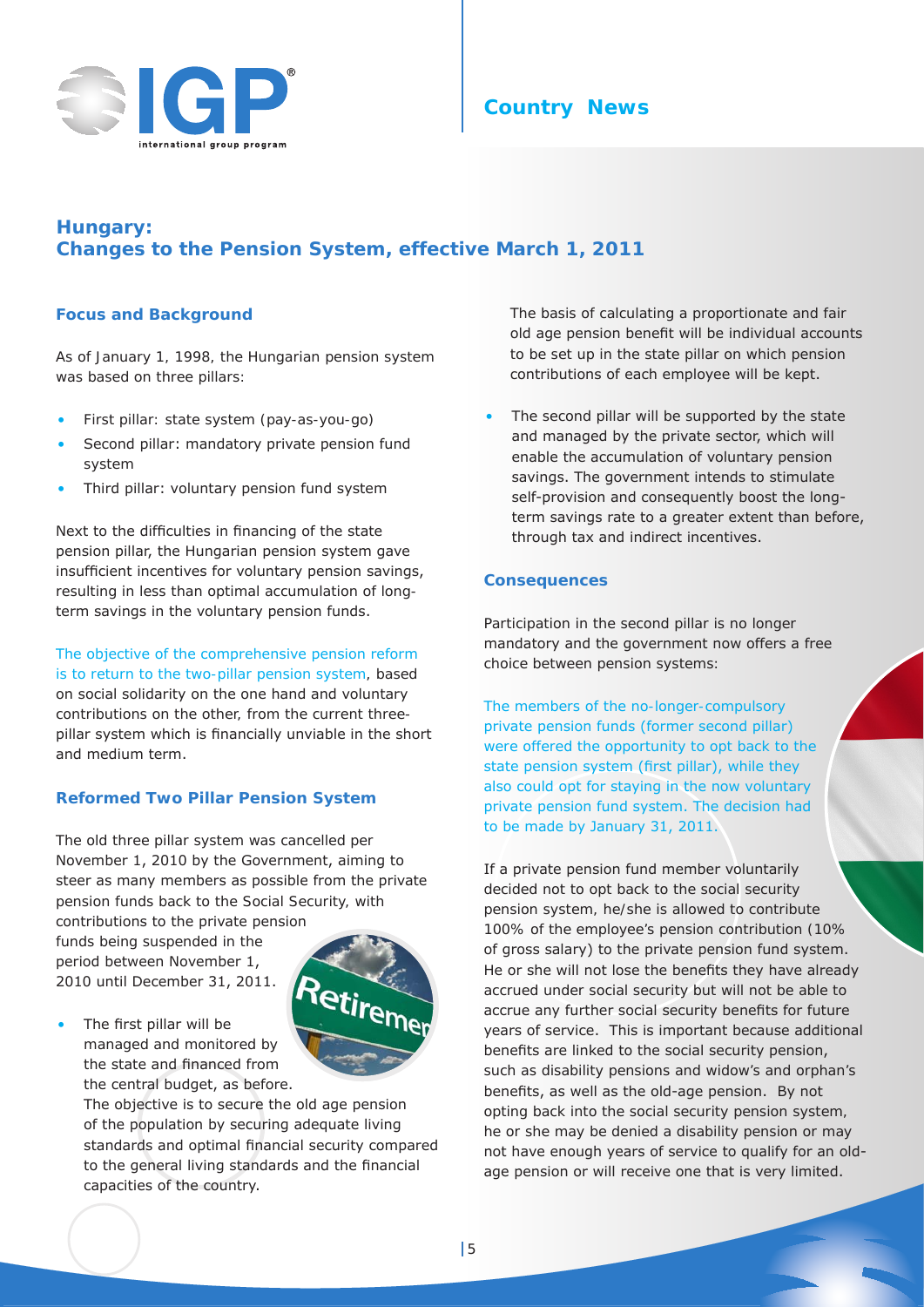

## **Country News**

## **Hungary: Changes to the Pension System, effective March 1, 2011**

People who opted back to the state pension system, have their assets accumulated in their private pension fund transferred back to the Social Security and the 10% of their gross wage paid to the same, while retaining the possibility to gain further eligibility to state pensions as well.

As a result of the above choices, 97% of former private pension fund members decided to cancel their memberships and opted for the state pension system.

As of March 1, 2011, a mere 3% of the 2nd pillar membership remained, bringing down the number from more than 3 million to a little over 100,000. The accounts of these members stay in place and the mandatory pension funds have to continue to provide the same services to them. In the meantime, the maximum deductible operational costs have been further decreased from 4.5% to 0.9%, while the deductible asset management fee has been similarly reduced from 0.8% to 0.2%. This foreshadows a significant concentration on the market to allow for benefits of scale. It is quite possible than only two or three providers will remain.

## **The IGP Network Partner in Hungary: AEGON Hungary Composite Insurance Company**

AEGON Hungary Composite Insurance Company was Hungary's sole insurance company until 1986 and is the successor of the former national insurance company. In 1992, AEGON was acquired by the Netherlands-based AEGON Group. The AEGON Group has roots dating back 150 years and, in previous years, was the world's fifth largest insurance group based on market capitalization.

AEGON is one of the largest institutional investors in Hungary. In 2010, the company managed more than HUF 930 billion (USD 4.5 billion) in assets. Like its parent company, AEGON has a strong and growing presence in the life and pension insurance markets. In 2010, premium income in Hungary from these

lines of business amounted to HUF 421 billion (USD 2 billion). AEGON's share of this market exceeds 10%.

AEGON has been an IGP Network Partner since 1991.

#### **For More information...**

If you would like to learn more about employee benefits in Hungary, please contact your IGP Account Manager or:



Mr. Károly Bálazs AEGON Hungary Composite Insurance Company T : (36) (1) 476-5373 E : balazs.karoly@aegon.hu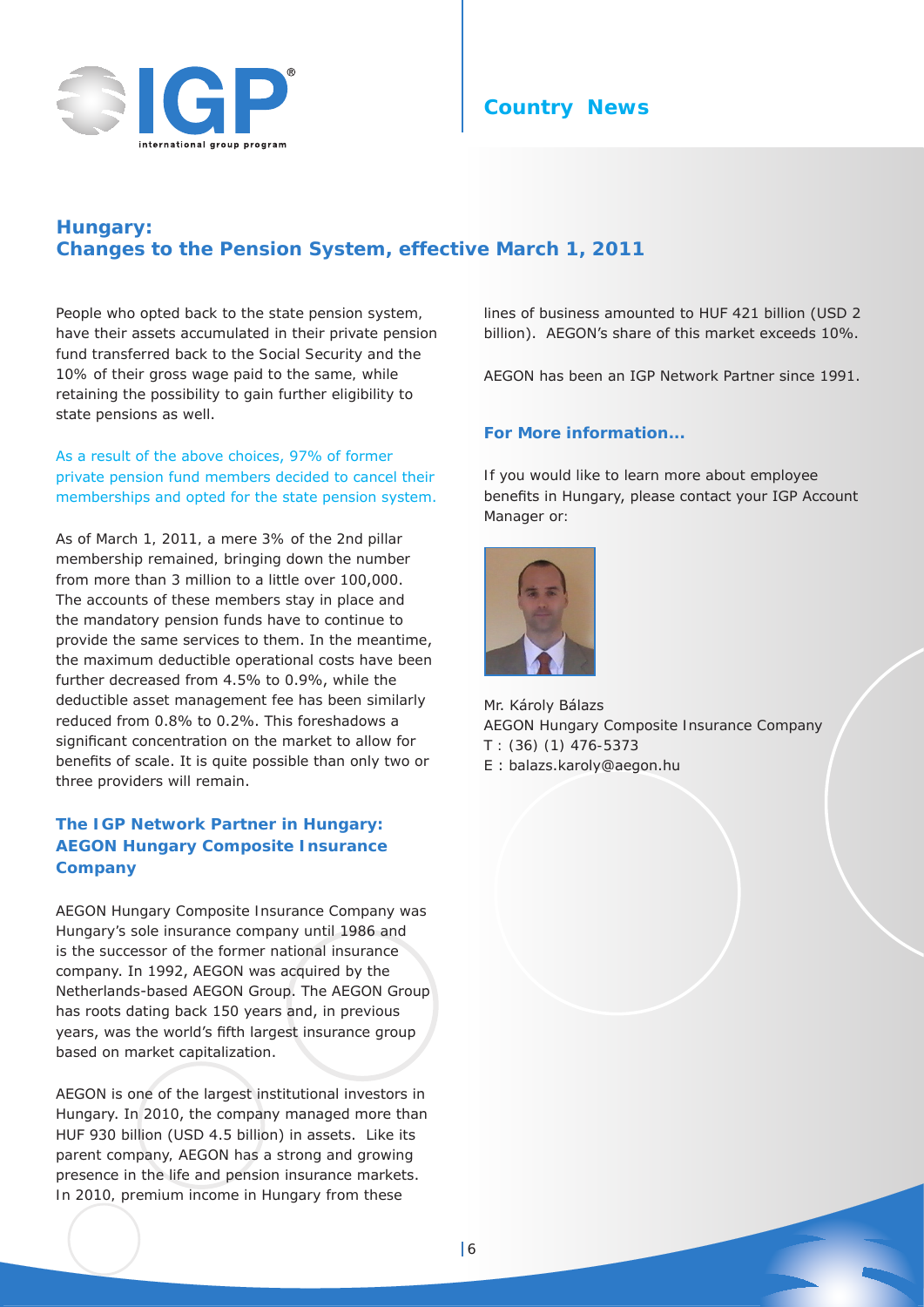

## **Country News**

# **UK: Removal of the default retirement age – regulations for group risk**

#### **Background**

The Employment Equality (Repeal of Retirement Age Provisions) Regulations 2011 have been issued and phase out the default retirement age of 65. There are transitional arrangements for compulsory retirements at age 65; the other elements of the act apply from April 6, 2011 onwards.

Pension schemes that provide retirement pensions, as defined in section 255 of the Pensions Act 2004, have a range of exemptions for age related practices outlined in the Equality Act (Age Exceptions for Pension Schemes) Order 2010. These replicate the exemptions in the original Employment Equality (Age) Regulations. So the status of pension schemes has not changed and they do not need to use the exemption that is provided for group risk, whether the death in service benefits are insured or not.

The wording of the exemption for group risk is quite wide, but lacks clarity. The ACAS (Advisory, Conciliation and Arbitration Service) guidance for handling insured benefits still leaves some questions as well, which means that employers will have to seek their own independent legal advice on what they should do.

## **Key concepts**

The current State Pension Age (SPA) is 65 for men and is increasing to 65 for women over the next few years, depending on a person's date of birth. Employers will have employees with different SPAs. Between 2018 and 2020, the SPA will increase



to 66. There are plans to increase SPA to 68 and link SPA automatically to increases in life expectancy.

The minimum cease age for the Group Risk exemption is the greater of age 65 or SPA.

- The level of cover provided by Group Risk schemes can vary by distinct membership categories, but should not vary by a member's age.
- The concept of deferred retirement cover with any restrictions on cover after age 65 no longer applies.
- Occupational pension schemes providing retirement benefits have a range of exemptions from the Equality Act 2010. Where the scheme includes group life benefits, the Group Risk exemption is not required by them.

**The following is Canada Life's commentary on the impact of the regulations for group risk related employee benefits. Independent legal advice should be sought in all cases:**

#### **Which insured group risk schemes are covered by the exemption?**

- Stand-alone registered group life schemes
- Excepted group life policies, including relevant life policies for individuals
- Group income protection schemes
- Group critical illness schemes

## **At what age can cover cease?**

The minimum cease age for cover is the greater of age 65 or state pensionable age. Higher maximum ages are allowable.

## **What is the state pensionable age?**

State pensionable age (referred to in the legislation) and state pension age (referred to in government communications) are different wordings for the same thing. SPA will be rising over the next few years. A person's SPA will depend on their date of birth, so Employers will have employees with different SPA's.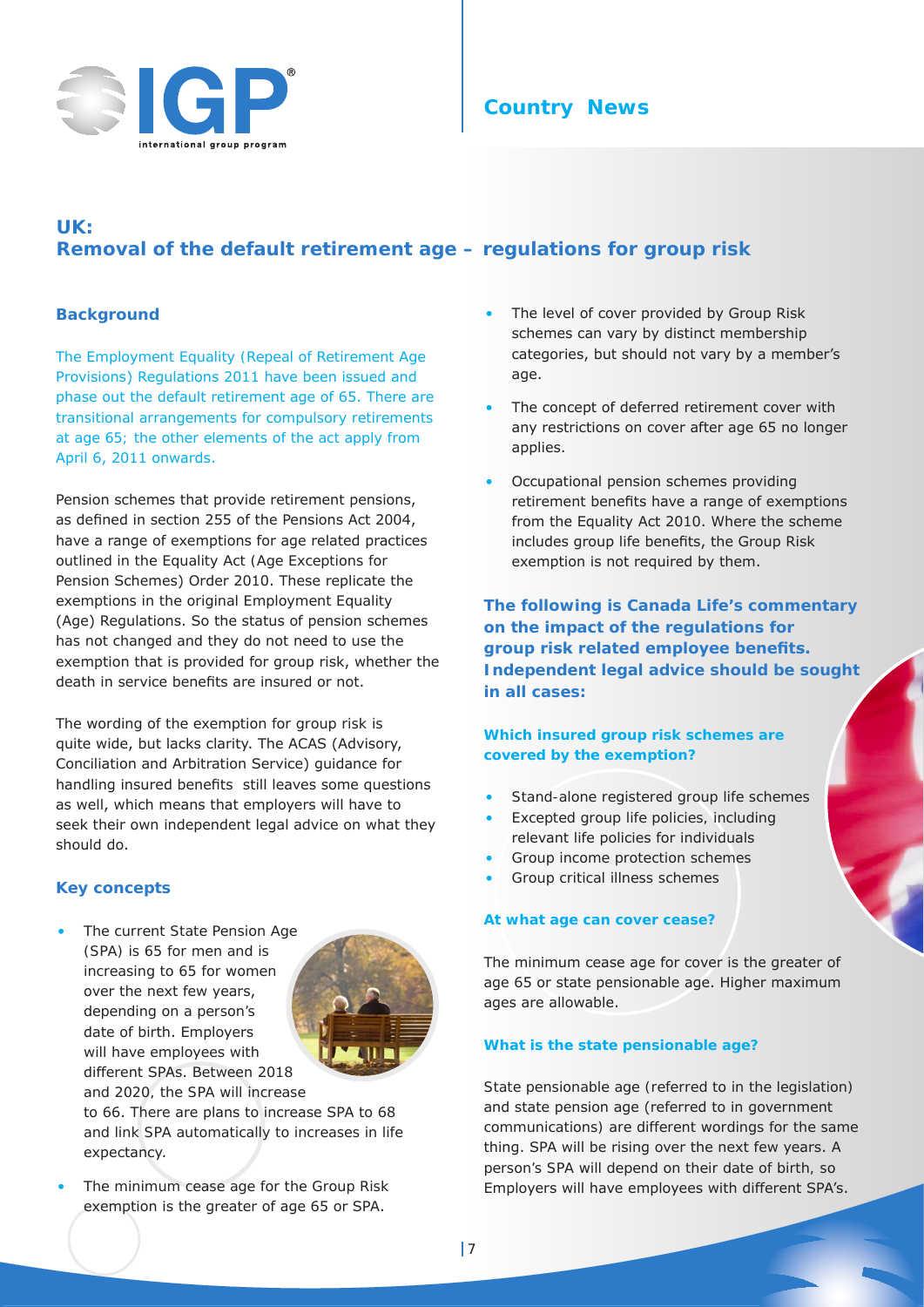



# **UK: Removal of the default retirement age – regulations for group risk**

#### **What is the cease age for the payment of group income protection benefits?**

The problem here is that the state pensionable age (SPA) is changing and that there may be more changes in the future. Therefore, a person's current SPA may change in the future and the legislation doesn't clarify things here. A logical conclusion is to use a person's SPA when they are first incapacitated.

## **What happens to existing group income protection claims?**

Payments for an existing claim will cease at the current insured cease age. It is not clear whether an employer will have to continue payments to the person's SPA. This may mean that the employer will have an uninsured liability here. For the future it is probably reasonable to fix the SPA at the date a person becomes incapacitated.

#### **Does the exemption apply to trustees?**

This doesn't affect pension scheme trustees as they already benefit from exemptions. For trustees of stand-alone group life schemes, as the exemption applies to '...an employer making arrangements…' it is logical to conclude that where the employer establishes the trust, which is the usual situation for stand-alone group life schemes, one would assume this is OK.

## **What about self-insured benefits?**

The exemption specifically mentions insured benefits, therefore it looks as though self-insured group risk benefits are not covered, whether these are part of or include all of the benefits.

## **Changes to Canada Life's Group Risk Products**

With the phasing out of the Default Retirement Age (DRA) and the exemption given for insured Group Risk products, Canada Life is making some changes to its products that will enable employers to meet their responsibilities under the new Act.

- Cover will no longer stop at the 'expected normal retirement age' and instead Canada Life policies will simply have a cease age for cover: this means that a cover cease age which is the greater of age 65 or SPA will be available on all products.
- Deferred retirement cover will no longer be available, but suitable cover cease ages will be available:

When the DRA was in place, the common age at which cover normally ceased was age 65. For members who worked beyond age 65, cover was often extended using deferred retirement cover or extending cover.

This approach will no longer be needed and cover will simply cease at the age agreed and on risk with Canada Life.

If SPA changes, this will affect temporary absence cover for all types of Group Risk cover and the benefit cease age for Group Income Protection (GIP):

One consequence of changing the cease age to be in line with SPA is that the SPA will be changing over time. Where the cease age is linked to SPA, and a member's SPA changes, cover during temporary absence will continue to their new SPA if they are absent from work as a result of illness or incapacity.

Any Group Income Protection benefit payments will cease at the SPA applicable at the member's date of disability.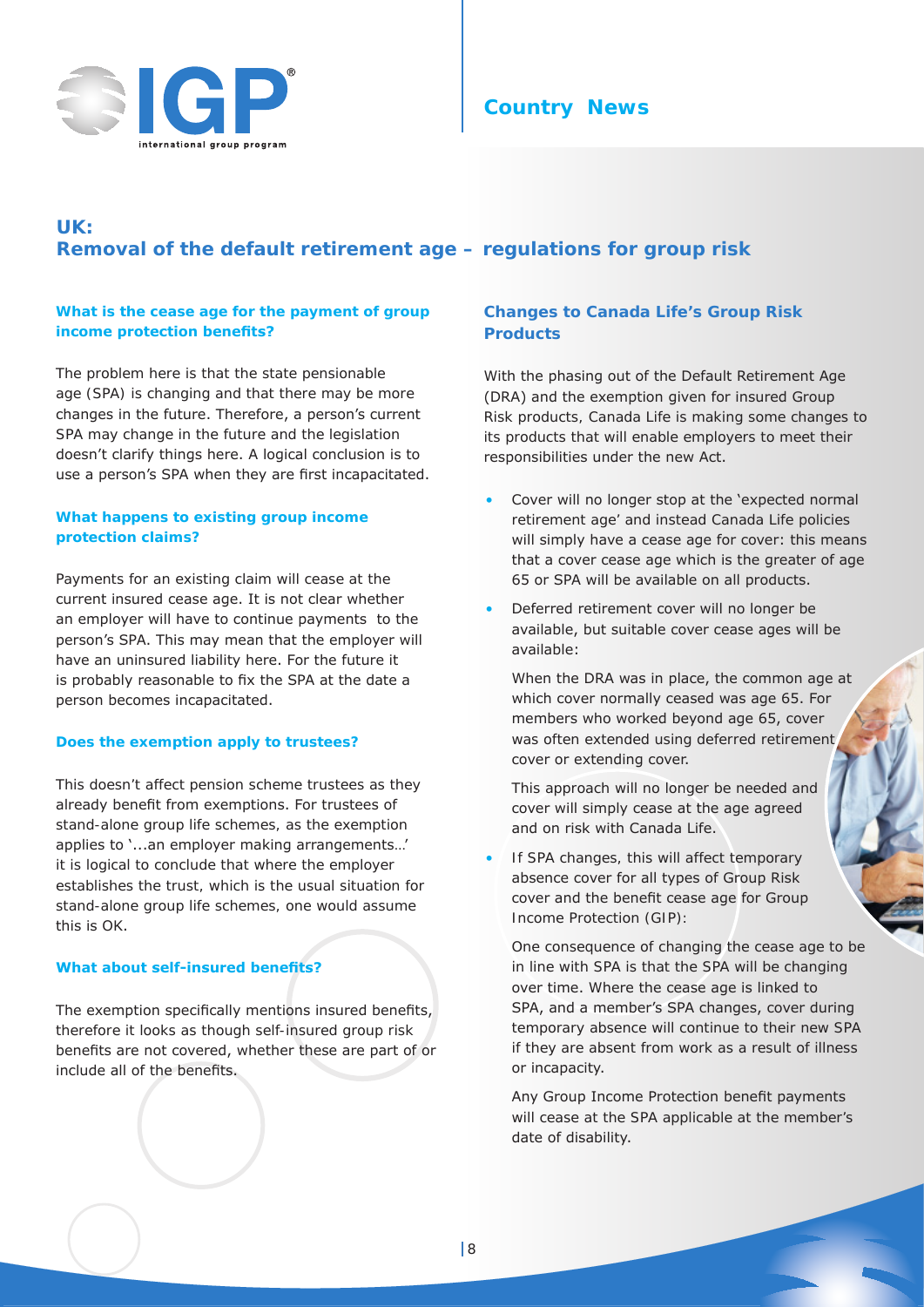



# **UK: Removal of the default retirement age – regulations for group risk**

• Integrated benefits for GIP or Permanent Total Disability for Group Critical Illness will not be available if the cover cease age exceeds SPA: for Group Critical Illness, Permanent Total Disability currently ceases at age 65 even if there is cover up to age 70.

As cover over SPA must be on the same basis as under SPA, Canada Life can no longer provide Permanent Total Disability as an insured illness if the cease age is higher than 'the greater of age 65 and SPA'.

## **Canada Life increases maximum Group Income Protection benefits.**

As National Insurance Contributions (NICs) have risen since April 6, 2011, Canada Life is increasing the maximum amount of GIP employee benefit that can be insured as from April 19, 2011, for both new business and for existing schemes whose rate reviews fall on or after that date. This will enable substantially increased cover to be put in place for high-earning, high value, employees, from that date.

#### These increases comprise:

- Income benefit: now up to GBP 350,000 pa. of income benefit (excluding supplementary benefits), from GBP 250,000 previously.
- Pension scheme contributions: now up to GBP 75,000 pa. from GBP 50,000 previously, providing these don't exceed 35% of salary.

This will enable a total annual benefit of over GBP 472,000 per employee to be covered when employer NICs are included – up from under GBP 334,000 previously.

#### **For More information...**

If you would like to learn more about employee benefits in the UK, please contact your IGP Account Manager or:

Mr. Alan Sparks Canada Life T : +44 1179 164 004 E : alan.sparks@canadalife.co.uk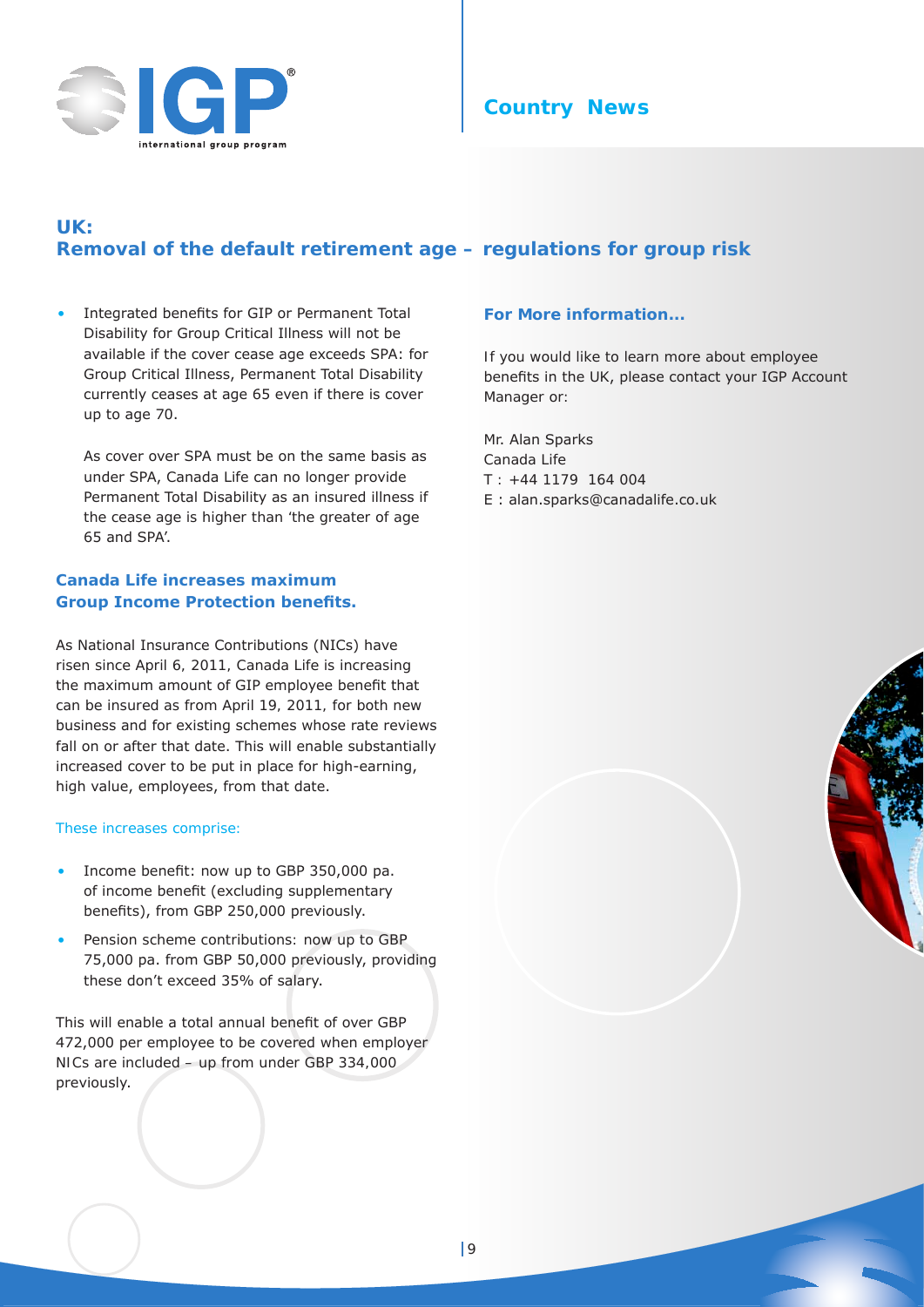

# **Network Partner Newsflashes**

## **PT Asuransi Jiwa Manulife Indonesia: A Year of Achievement and Recognition**

*IGP's Network Partner for Indonesia, PT Asuransi Jiwa Manulife, has been honored with numerous prestigious awards, reflecting its ability to provide high-quality employee benefits products and excellent customer service.*

PT Asuransi Jiwa Manulife Indonesia (Manulife Indonesia) was established in 1985 and is one of the largest and strongest life insurance companies in Indonesia.

Since its inception, Manulife Indonesia has been widely recognized for quality service and professionalism and was bestowed with the following awards in 2010-2011:

- Service Quality Award 2011 in the Health Insurance Service category from *Service Excellence Magazine, Marketing Magazine* and Carre-CCSL (Center for Customer Satisfaction & Loyalty)
- The "Best Insurance Company of the Year" at the ASEAN Business & Company Awards 2011, which was initiated by the International Achievement Foundation (IAF)
- "Best Life Insurance Company in 2010" by the Association of Insurance & Reinsurance Brokers Indonesia (ABAI)
- "Most Favorite Life Insurance Company in 2010" by the Association of Insurance & Reinsurance Brokers Indonesia (ABAI)
- "Call Center Award for Service Excellence 2010" by Marketing Magazine and Carre-CCSL (third consecutive year)
- "Service Quality Award 2010" by Marketing Magazine and Carre-CCSL
- "Net Promoter Customer Loyalty Award 2010" from Octovate Consulting Group and SWA Magazine
- First Runner Up in the category of "Best Life Insurance Company 2010" from Investor Magazine (fourth consecutive year)

Manulife Indonesia is considered a leader in the Indonesian employee benefits market. It offers comprehensive benefits products that include the Financial Institution Pension Fund (DPLK), Group Life and Health (GLH) and the Group Savings Program. Manulife Indonesia currently manages the employee benefits programs of approximately 700,000 employees working at more than 4,700 companies.

Headquartered in Jakarta, Manulife Indonesia provides exceptional service to customers via a network of more than 24 offices located throughout the country.

It is owned by the Manulife Financial Corporation, a leading financial services group serving millions of customers in 22 countries and territories worldwide. Manulife Financial Corporation has a market capitalization of USD 31.9 billion (April 30, 2011), making it one of the largest life insurance companies in the world.

## **For More Information...**

If you want to learn more about employee benefits plans in Indonesia or what solutions PT Asuransi Jiwa Manulife can offer to your local subsidiary, please contact your IGP Account Manager or:

## **Mr. Karyadi Pranoto**

PT Asuransi Jiwa Manulife Sampoerna Strategic Square, South Tower Jl. Jend. Sudirman Kav 45 Jakarta 12930 Indonesia

- T +62 21 2555-7788 (ext. 2112)
- E karyadi\_pranoto@manulife.com
- W www.manulife-indonesia.com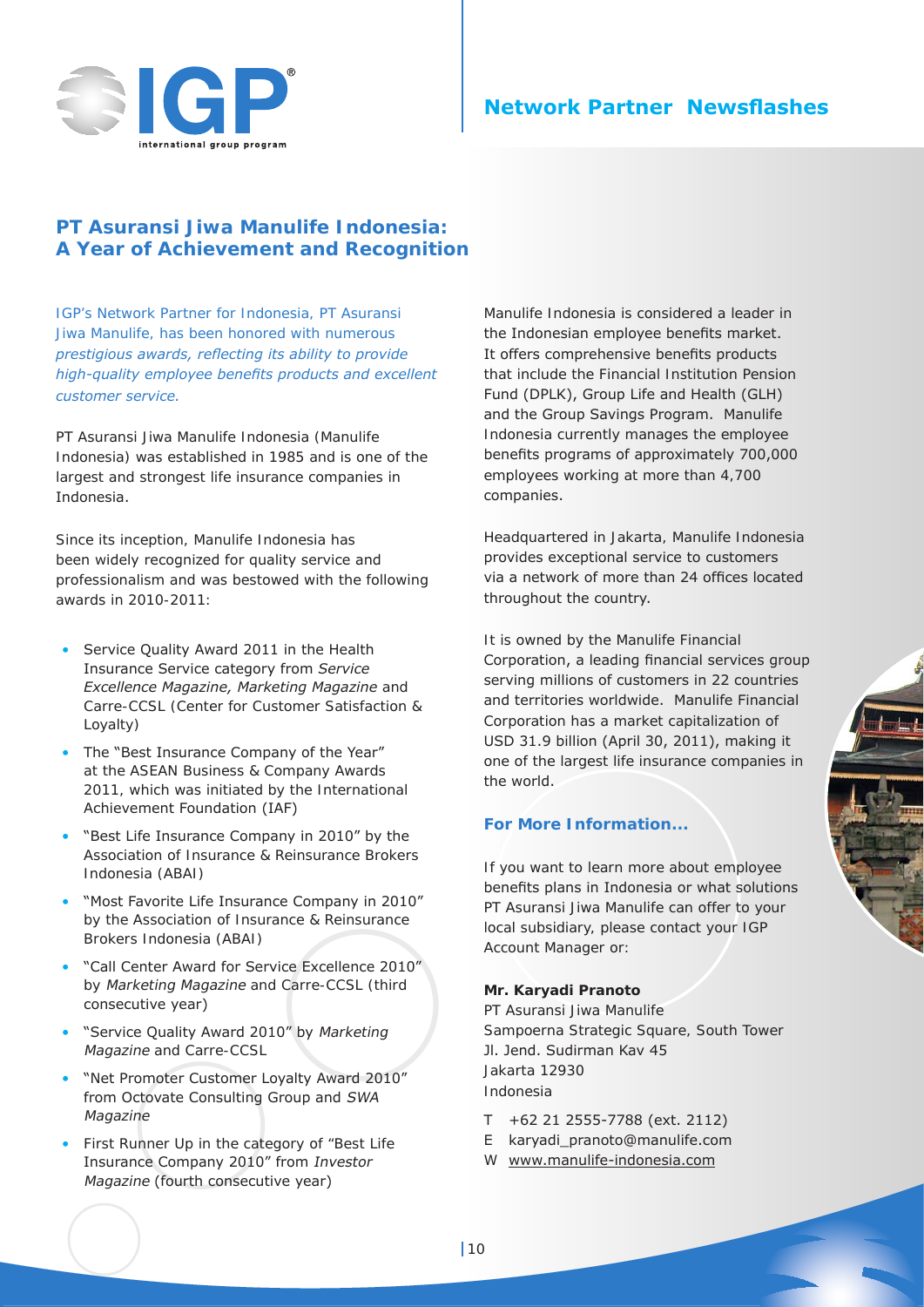

## **Network Partner Newsflashes**

## **Sweden: SPP's Unit-link offering praised by Söderberg & Partners**

On March 11, Söderberg & Partners presented their Annual Traffic Light Report. For the third time, SPP won the "Fund Insurance Company of the Year" award. The traffic light report is based on the company's three-step grading scale and is designed to offer investors a unique overview of the Swedish savings market with detailed information on market trends and demand. In addition, the report identifies and highlights the best suppliers in each category in the market and thus encourages participants to develop better products with lower fees.

*"That SPP for the third time has received the prize "Fund Insurance Company of the Year" is proof that we are actually managing to live up to our ambition to be an innovative market leader. That our own fund management company also ended up on a strong second place in the category "Best Fund Management Company of the Year" is fantastic. We should be very proud of both our SPP funds and our unit-link offering"*

Sarah McPhee, CEO of SPP

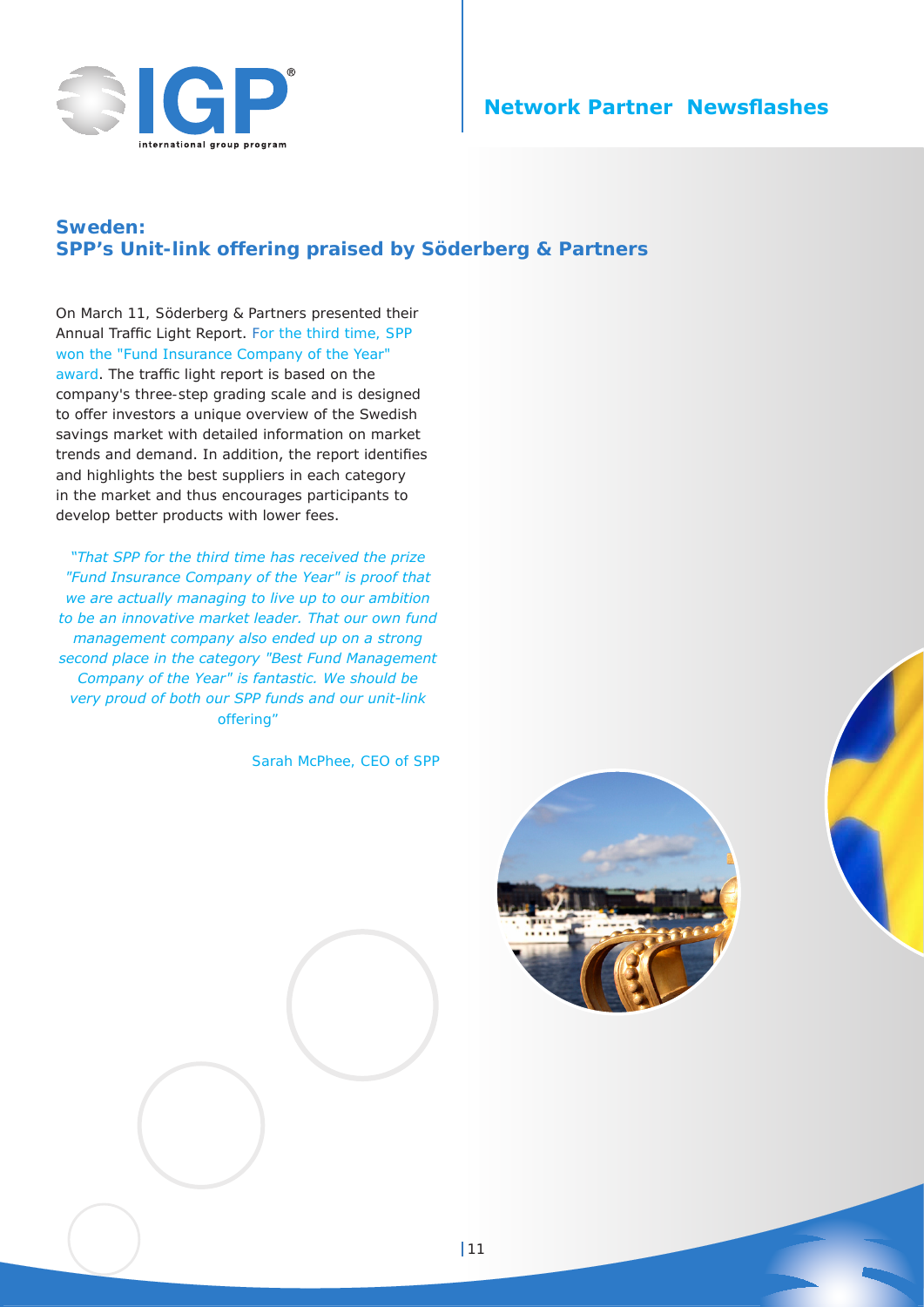

## **IGP Asia-Pacific Seminar The Ritz-Carlton Hong Kong September 8, 2011**

IGP and our Network Partners in the Asia-Pacific region are pleased to invite you and your colleagues to attend this complimentary one-day seminar designed especially for those involved with employee benefits in this dynamic and vibrant part of the world.

The one-day format provides an excellent opportunity for benefits professionals of all levels to quickly acquire valuable information on issues related to the social security and private employee benefits practice in key countries in the Asia-Pacific region.

During the Seminar, each registrant will be able to attend at least five presentations given by participating IGP Network Partners. Each presentation will cover the social security system and customary employee benefits practice in the Network Partner's respective country.

Depending on the country's employee benefits practice, the presentation will include: an explanation of plan design, funding requirements and legislative updates, as well as a discussion of any recent trends or new products and services.

Before the start of the panel presentations, Peter de Vries, Head of the IGP Network, will give a special presentation highlighting the advantages of multinational pooling.





## **Provisional Program Schedule**

| $8:15$ am           | Registration & Coffee            |
|---------------------|----------------------------------|
|                     | 9:00 am Welcome & Logistics      |
| $9:30$ am           | <b>The Advantages of Pooling</b> |
| <b>10:25 am</b>     | <b>Break</b>                     |
| $10:45$ am          | <b>Country Panel Session 1</b>   |
| $11:45$ am          | <b>Country Panel Session 2</b>   |
| 12:40 pm Luncheon   |                                  |
| $2:00 \, \text{pm}$ | <b>Country Panel Session 3</b>   |
| $3:00$ pm           | <b>Country Panel Session 4</b>   |
| $3:55$ pm           | <b>Break</b>                     |
| $4:15$ pm           | <b>Country Panel Session 5</b>   |
| 5:00 pm Close       |                                  |

## **Who Should Attend**

The newcomer will acquire a basic working knowledge of employee benefits practice, while the experienced benefits specialist will ensure that he or she remains current on legislative and other developments in specific countries.

Network Partner representatives will be available to answer individual questions and discuss solutions. Attendees will also have ample opportunities to meet informally and network with other participants.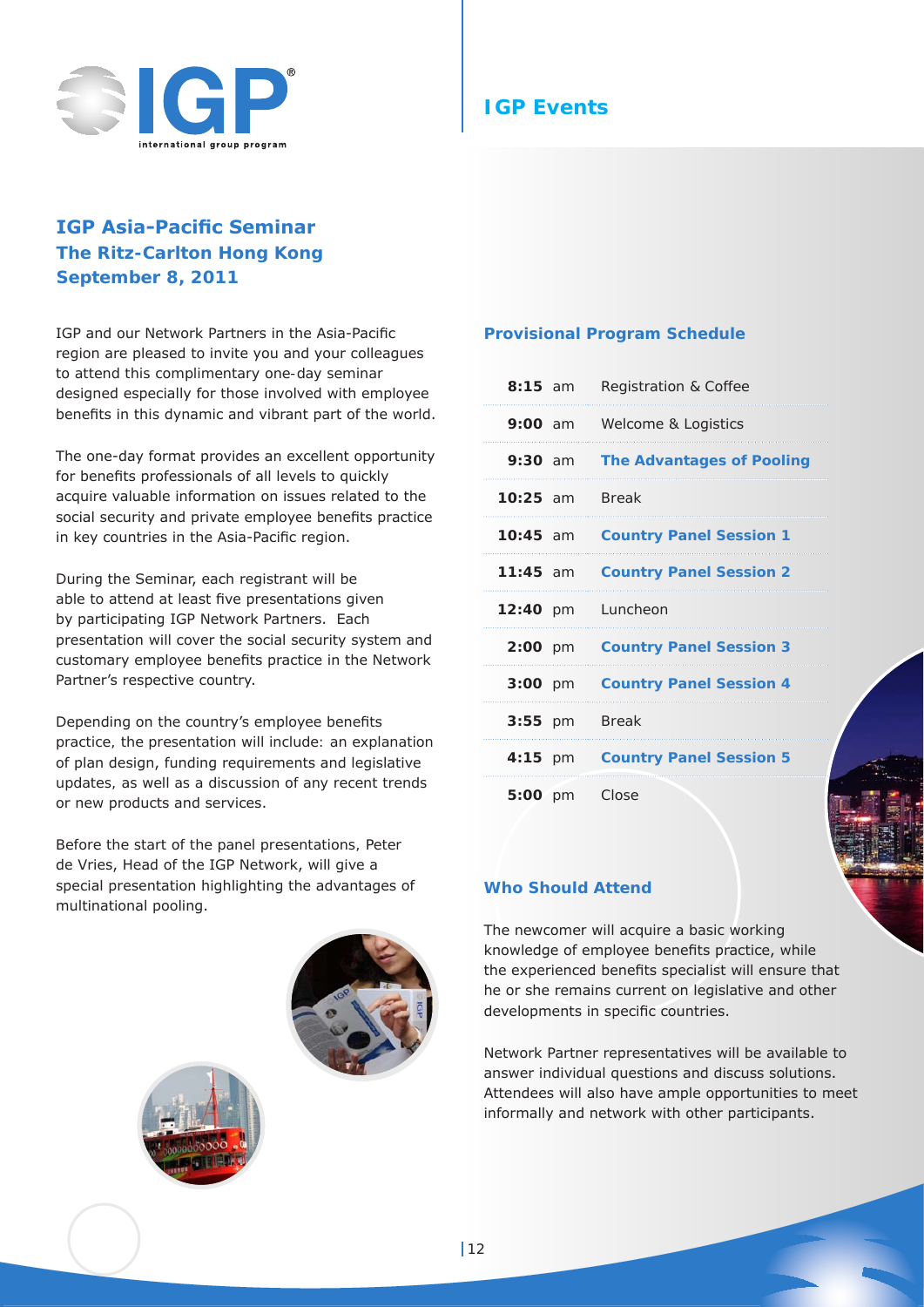

# **IGP Events**

## **IGP Asia-Pacific Seminar The Ritz-Carlton Hong Kong September 8, 2011**

## **Participating IGP Network Partners**

**Australia** AMP Life Limited

**China** Taiping Life Insurance Co., Ltd.

**Hong Kong** AXA China Region Insurance Co., Ltd.

**Indonesia** PT. Asuransi Jiwa Manulife Indonesia

**Japan** Dai-ichi Life Insurance Company, Limited

**Korea** Samsung Life Insurance Company, Ltd.

**Malaysia** ING Insurance Berhad

**Philippines** The Insular Life Assurance Company, Ltd.

**Singapore** Aviva Ltd.

**Taiwan** Shin Kong Life Insurance Co., Ltd.

**Thailand** Muang Thai Life Assurance Co., Ltd.

*Whether you need a quick update on changes or new developments in a particular country — or an introduction to typical benefits practice, you will find attending the 2011 IGP Asia-Pacific Seminar to be a valuable experience!*

On-line registration will be available via www.igpinfo.com as of **July 8, 2011**. Please register early to avoid disappointment as seats are limited and offered on a first come basis.

The deadline for registration is **Friday, August 5**.

## **A Five-Star Location**

The 2011 IGP Asia-Pacific Seminar will be held at:

#### **The Ritz-Carlton Hong Kong**

International Commerce Centre 1 Austin Road West Kowloon, Hong Kong www.ritzcarlton.com

- T 852-2263-2263 (General)
- T 800-96-2064 (Reservations)
- T 001-800-2413-3333 (HKTI) (Reservations)

The Ritz-Carlton Hong Kong is the world's tallest hotel and offers breathtaking views of Victoria Harbour and the glittering cityscape. Combining traditional hospitality and grace with modern amenities and elegance, the Ritz-Carlton Hong Kong is a five-star luxury hotel with convenient access to many of Hong Kong's most exciting attractions.

If you require overnight accommodations, please contact the hotel directly.

## **For more information on the IGP Asia-Pacific Seminar, please contact:**

**Mr. Luke Wong** Administration Officer International Group Program (IGP) - Asia

- T 65-6833-8997
- E luke\_wong@igp.com.sg

*We look forward to welcoming you and your colleagues to the IGP Asia-Pacific Seminar!*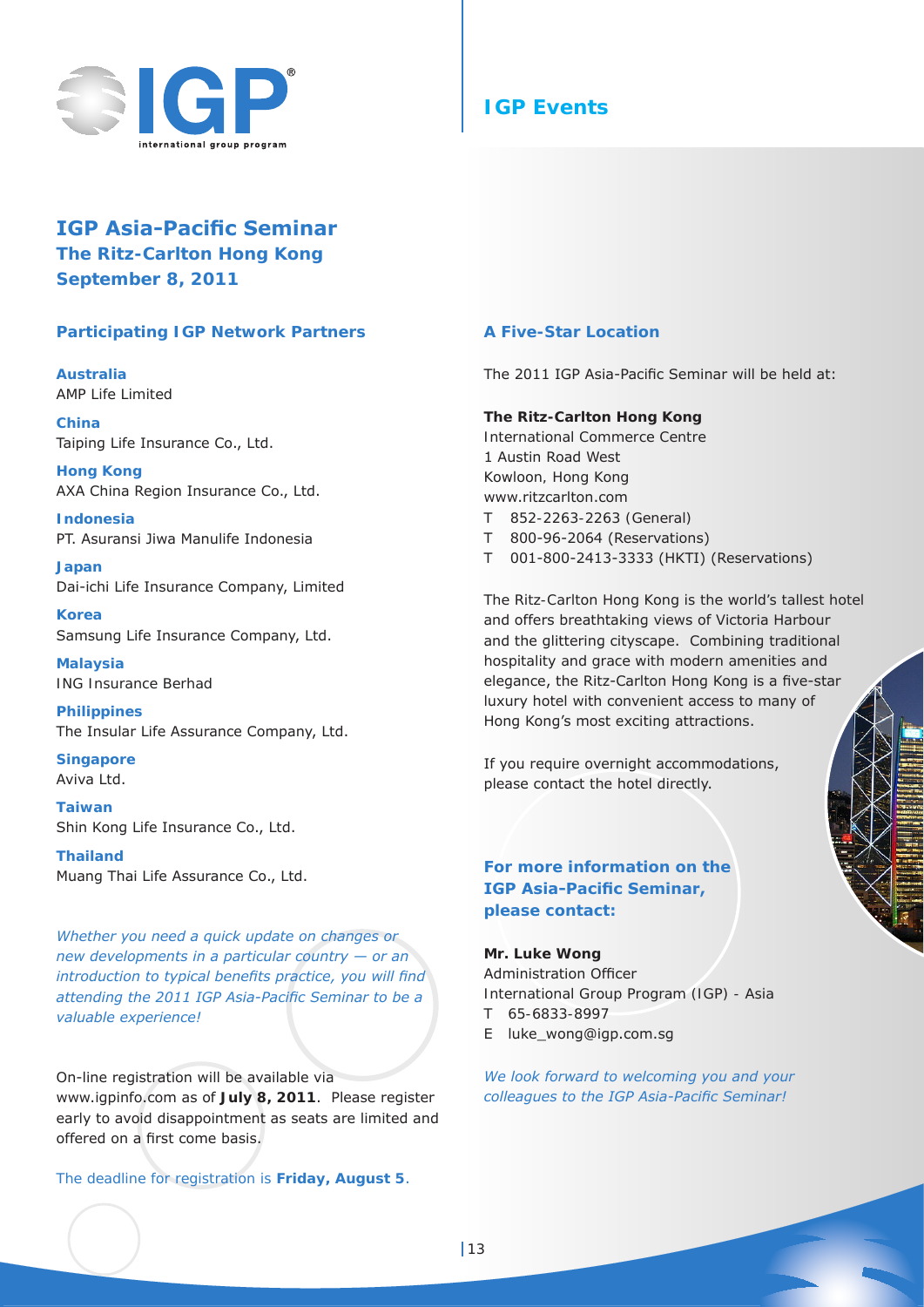

# **IGP Events**

# **2011 IGP Seminar: A World of Benefits Information in Brussels**

On May 18 & 19, the 2011 IGP International Benefits Seminar was held at the Radisson Blu Royal Hotel in Brussels, Belgium.

IGP was pleased that so many representatives of the leading multinational companies and their advisors were able to attend – over 150 representatives from multinational corporations, international advisors and IGP Network Partners exchanged views on international employee benefits around the world.

Over the course of two days, attendees could participate in three training workshops on pooling, captives and reporting, as well as follow six country panel sessions, and two topical special interest sessions:

- Albeit optional and scheduled prior to the official start of the seminar program, the IGP workshop sessions proved to be very popular to extend attendees' knowledge on pooling or captive reinsurance, how to review the IGP International Experience Reports and how to further develop the international account.
- Following the opening lunch on Wednesday, Peter de Vries, Head of the IGP Network, officially opened the Seminar by welcoming the attendees and sharing some recent IGP news – an additional Network Partner in France and a new Partner in Chile, the announcement of IGP's geographic expansion in Ukraine, the Gulf States and Saudi

Arabia as well as a sneak preview of IGP's renewed website which is to be launched in the summer.



Our keynote speaker, polar traveller Dixie Dansercoer, gave a thought-provoking presentation on the "Passion

> to Perform", sharing his passion for excellence, experiences of adversity and the importance of motivation, supported by impressive video footage.

- After the opening presentations, IGP Network Partners conducted country panel sessions covering the social security and typical private employee benefits practice in their respective countries. Attendees were able to attend up to six country panels, out of a selection of twenty-four. Panels were also held on benefits and programs available for expatriates and third-country nationals.
- The social highlight of the seminar was the "Belgium By Night" event on Wednesday evening, which was held in Théâtre du Vaudeville, an exceptional location in the historical heart of Brussels. Following a reception at the "Bruxelles En Scène" exhibition underneath the venue, attendees could enjoy a variety of typical Belgian dishes in the beautiful theatre setting. A quiz (a characteristic Belgian activity) and a unique singing/painting act concluded an exciting evening, which was enjoyed by all attendees.
- The Seminar continued on Thursday with another series of country panels as well as two Special Interest Sessions (out of a



selection of four):

 $\rightarrow$  Solvency II and its impact on the European insurance and captive industry: a guest speaker from the European Council (Karel van Hulle) and the insurance business (Eric Pieper) elaborated on the potential effects of Solvency II on your employee benefits.

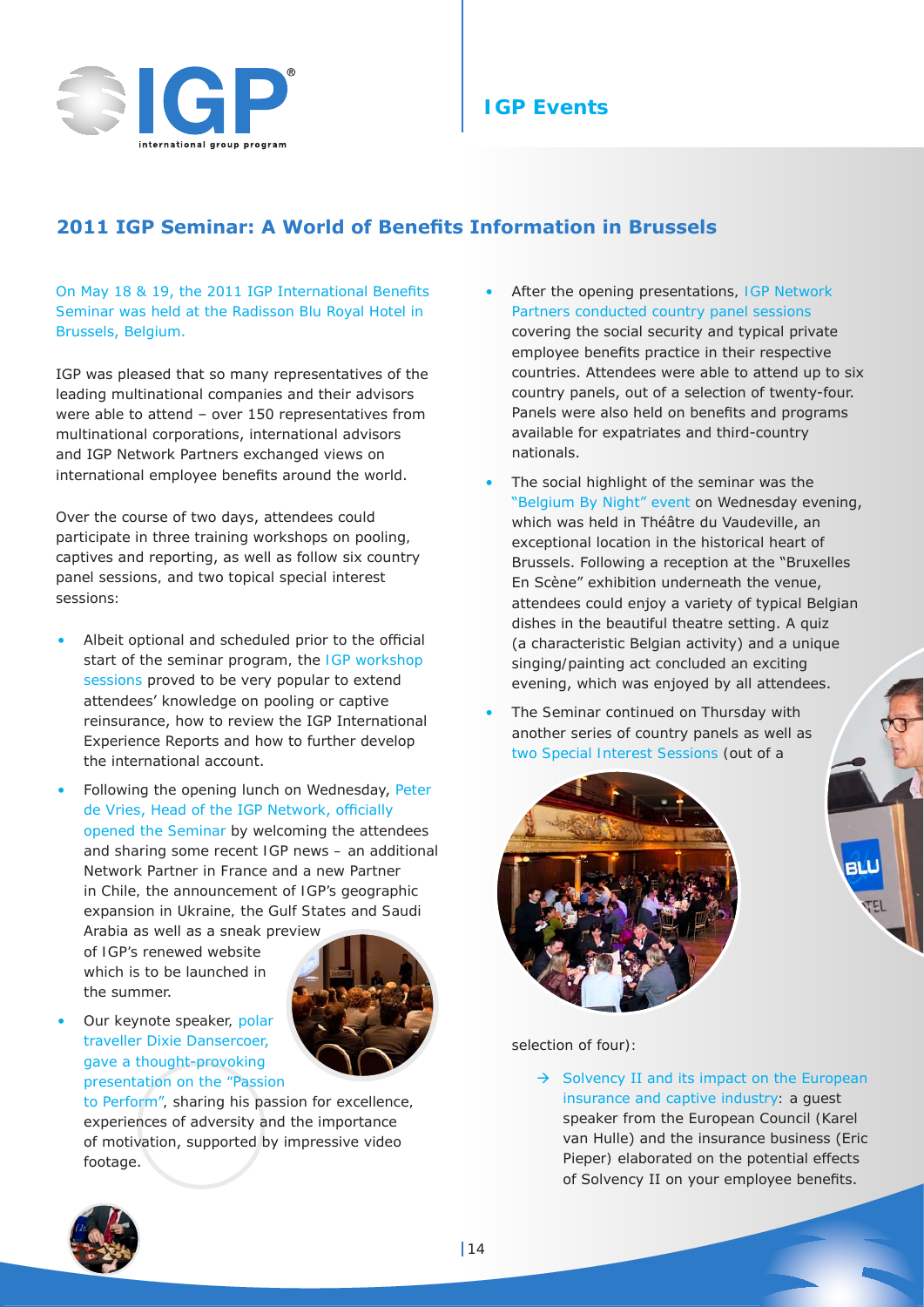

## **IGP Events**

## **2011 IGP Seminar: A World of Benefits Information in Brussels**

- $\rightarrow$  Claims Prevention & Management, and Consequent Cost Savings: Sarah Moise of Schlumberger explained how helping employees establish and maintain healthy lifestyles has significant benefits to both the individual and the organization.
- $\rightarrow$  Employee Benefits in the Middle East: An introduction was given by Fadi Ashkar of Aviva, followed by a presentation on how employee benefits plans are handled in the region by Iain Collins of Towers Watson.
- $\rightarrow$  Taxation of International Pooling Dividends: How do multinational corporations account for their international pooling dividends? What about taxation? What else do you need to take into account? Stijn Vanoppen, a tax expert from Ernst & Young shared his views and evaluated the results of the December 2010 IGP survey. More details on this session as well as the results of the survey will be shared with you in the next issue of Network News.

During two days, the 2011 IGP Seminar provided a wealth of information on international employee benefits and an excellent forum for the exchange of experiences between HR experts, compensation & benefits specialists, risk managers and other industry professionals.

Testimonies from the attendees were once more overwhelmingly positive − the following are only a few extracts:

*"Well organised as always. Interesting panel and special interest sessions."*

*"Very well organised, good atmosphere and especially good topics."*

*"A fantastic event."*

*"Thanks for this seminar, its perfect organization and the wonderful evening."*

*"A fruitful conference: I learned a lot, gained insights and really enjoyed the evening event."*

*"It was well-organised, had a great mix of presentations and the food and entertaining was excellent."*

*"It was time well spent due to the good organization, the interesting sessions, and the enjoyable social activities. It gave me some interesting contacts, good information and some ideas I will follow up on."*



**We hope to welcome you all next year at the IGP Seminar in Boston, which will be held from September 11-14, 2012.**

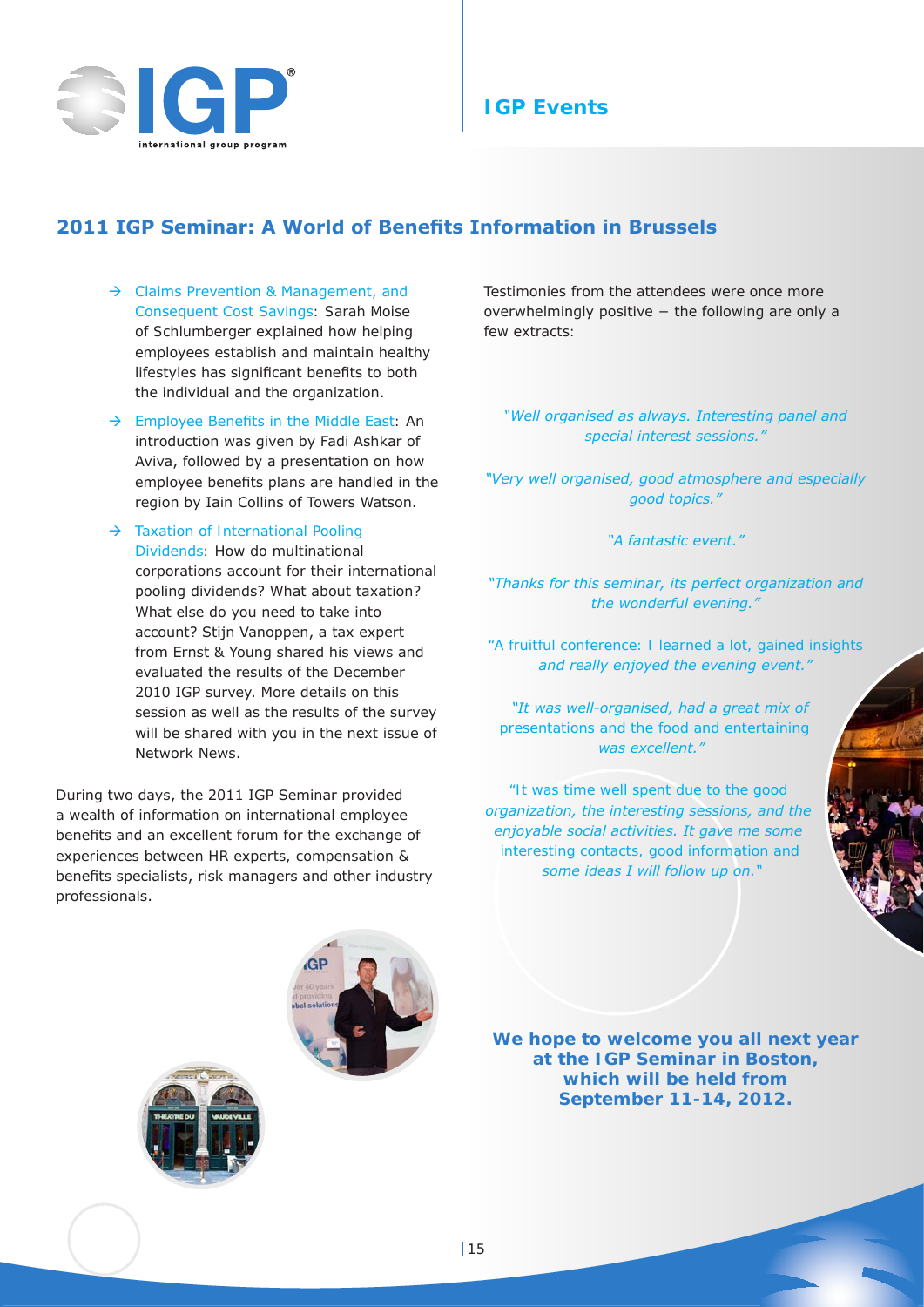

# **IGP Subsidiary Visits**

## **Schedule of IGP Subsidiary Visits An opportunity to have an IGP representative meet with your local subsidiary**

IGP devotes many resources to meeting with your local subsidiaries to inform them about how IGP works and the possible advantages to the subsidiary of IGP participation.

These meetings also enable your subsidiaries to gain market knowledge about what employee benefits plans their competitors are offering and what is typical in their market. It furthermore enables us to gather information on your behalf about your operations' current employee benefits plans and how they are financed.

Staff members from the IGP offices in Boston, Brussels and Singapore travel regularly to participate, together with our Partners, in meetings with subsidiaries of our clients around the world.

If you would like IGP to meet with your local colleagues, we urge you to contact your IGP Account Manager (or the responsible IGP contact for the country or region mentioned below) and provide the contact details of your local representative so that we might set up a meeting.

## *Ideally, you should send your local management an e-mail to encourage them to meet with IGP.*

Naturally, we will keep you informed of the results of each meeting and provide you with information on the current employee benefits plan(s) of your subsidiary and on any quotations that ensue.

## **The following trips are scheduled during the coming months:**

| <b>Month</b>         | <b>Dates</b>                                 | <b>Country</b>                                                               | <b>IGP Contact</b>                                                                                                                                   |
|----------------------|----------------------------------------------|------------------------------------------------------------------------------|------------------------------------------------------------------------------------------------------------------------------------------------------|
| July                 | $18 - 22$                                    | Korea                                                                        | richard_tan@igp.com.sg                                                                                                                               |
| August               | $29 - 31$<br>$1 - 4$<br>$21 - 24$            | Australia (Sydney/Melbourne)<br>Philippines<br>Hong Kong                     | gregory.delacroix@igpeurope.com<br>richard_tan@igp.com.sg<br>richard_tan@igp.com.sg                                                                  |
| September            | 1&2<br>5 & 6<br>$6 - 10$<br>$13 - 15$<br>TBA | Australia (Melb.) & New Zealand<br>Malaysia<br>Hong Kong<br>Taiwan<br>Turkey | gregory.delacroix@igpeurope.com<br>gregory.delacroix@igpeurope.com<br>richard_tan@igp.com.sg<br>richard_tan@igp.com.sg<br>leen.theuwis@igpeurope.com |
| Any time of the year |                                              | France<br>Switzerland                                                        | gregory.delacroix@igpeurope.com<br>michael.spincemaille@igpeurope.com                                                                                |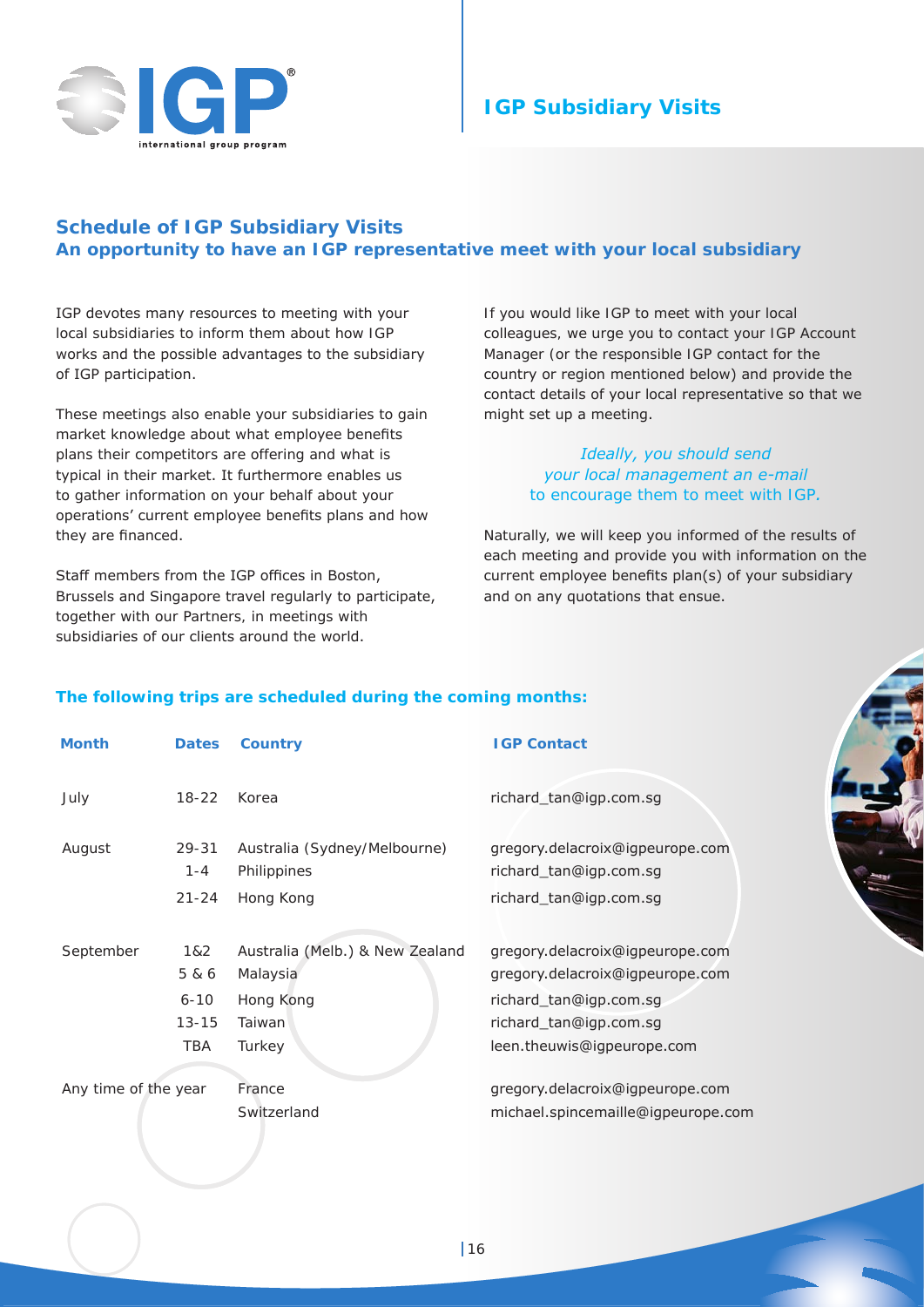



# **Seminars & Events**

## **2011**

| September | 8       | IGP Asia-Pacific Seminar                    | Ritz-Carlton, Hong Kong     |
|-----------|---------|---------------------------------------------|-----------------------------|
| October   | 25 & 26 | IGP Workshop for Multinational Corporations | IGP Europe Office, Brussels |
|           | 27      | IGP Workshop for International Advisors     | IGP Europe Office, Brussels |

## **2012**

| IGP International Employee Beneftis Seminar Boston<br>September<br>11-14 |  |
|--------------------------------------------------------------------------|--|
|--------------------------------------------------------------------------|--|



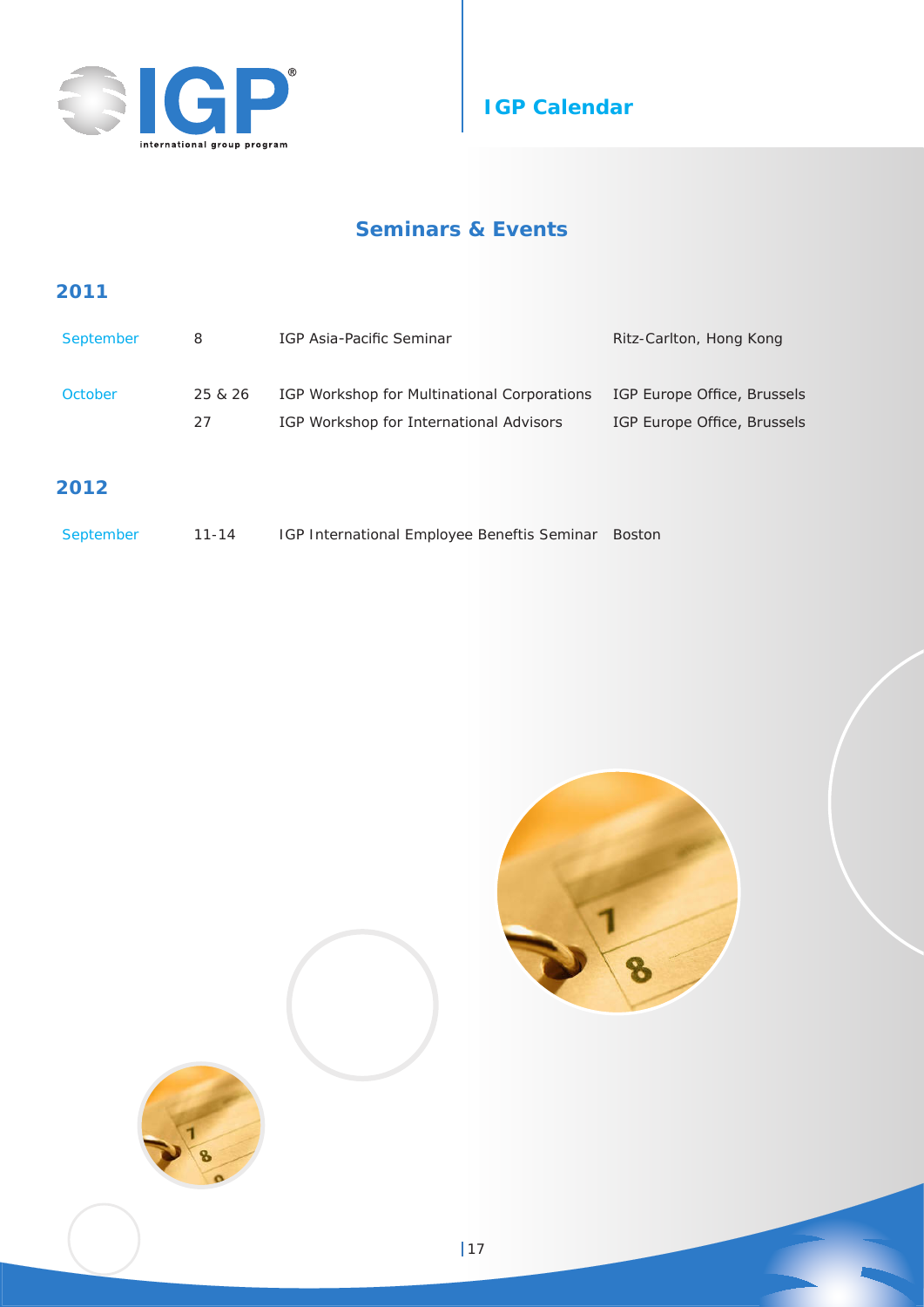

## **List of IGP Network Partners**

**Argentina** SMG Life

**Australia** AMP Life Limited

**Austria** VICTORIA-VOLKSBANKEN Versicherungs-AG

**Bahrain** Aviva\*

**Baltic States (Estonia, Latvia & Lithuania)** Mandatum Life Insurance Baltic SE\*

**Belgium** AG Insurance

**Brazil** Mapfre Seguros Brazil

**Canada** Manulife Financial Corporation – Canadian Division

**Channel Islands** AXA PPP healthcare Canada Life Limited

**Chile** Mapfre Compañía de Seguros de Vida de Chile S.A.

**China (Mainland)** Taiping Life Insurance Company, Limited

**Colombia** Mapfre Colombia Vida Seguros, S.A.

**Denmark** PFA Pension

#### **Dominican Republic** ARS Palic Salud, S.A. Mapfre BHD Compañía de Seguros, S.A.

**Ecuador** Atlas Compañia de Seguros S.A.\*

**El Salvador** Mapfre La Centro Americana S.A.\*

**Finland** Mandatum Life Insurance Company Limited

**France**  AXA France Vie Quatrem Assurances Collectives

**Germany** ERGO Life Insurance AG

**Greece** The ETHNIKI Hellenic General Insurance Company

**Guatemala** Via Mapfre La Centro Americana S.A.\*

**Honduras** Via Mapfre La Centro Americana S.A.\*

**Hong Kong** AXA China Region Insurance Company Limited

**Hungary** AEGON Hungary Composite Insurance Company

**India** Max New York Life Insurance Company Limited\*

**Indonesia** PT. Asuransi Jiwa Manulife Indonesia

**Ireland** Irish Life Assurance plc

**Italy** Fondiaria-SAI S.p.A.

**Japan** The Dai-ichi Life Insurance Company, Limited

**Korea** Samsung Life Insurance Company, Ltd.

**Kuwait** Aviva\*

**Liechtenstein** AXA Winterthur

**Luxembourg** Fortis Luxembourg-Vie S.A.

**Macau** AXA China Region Insurance Company Limited\*

**Malaysia** ING Insurance Berhad

**Mexico** Seguros Monterrey New York Life, S.A.

**Monaco** AXA France Vie

**Namibia** Via The Old Mutual Life Assurance Company (South Africa) Limited

**Netherlands** ASR Insurance De Amersfoortse Insurance

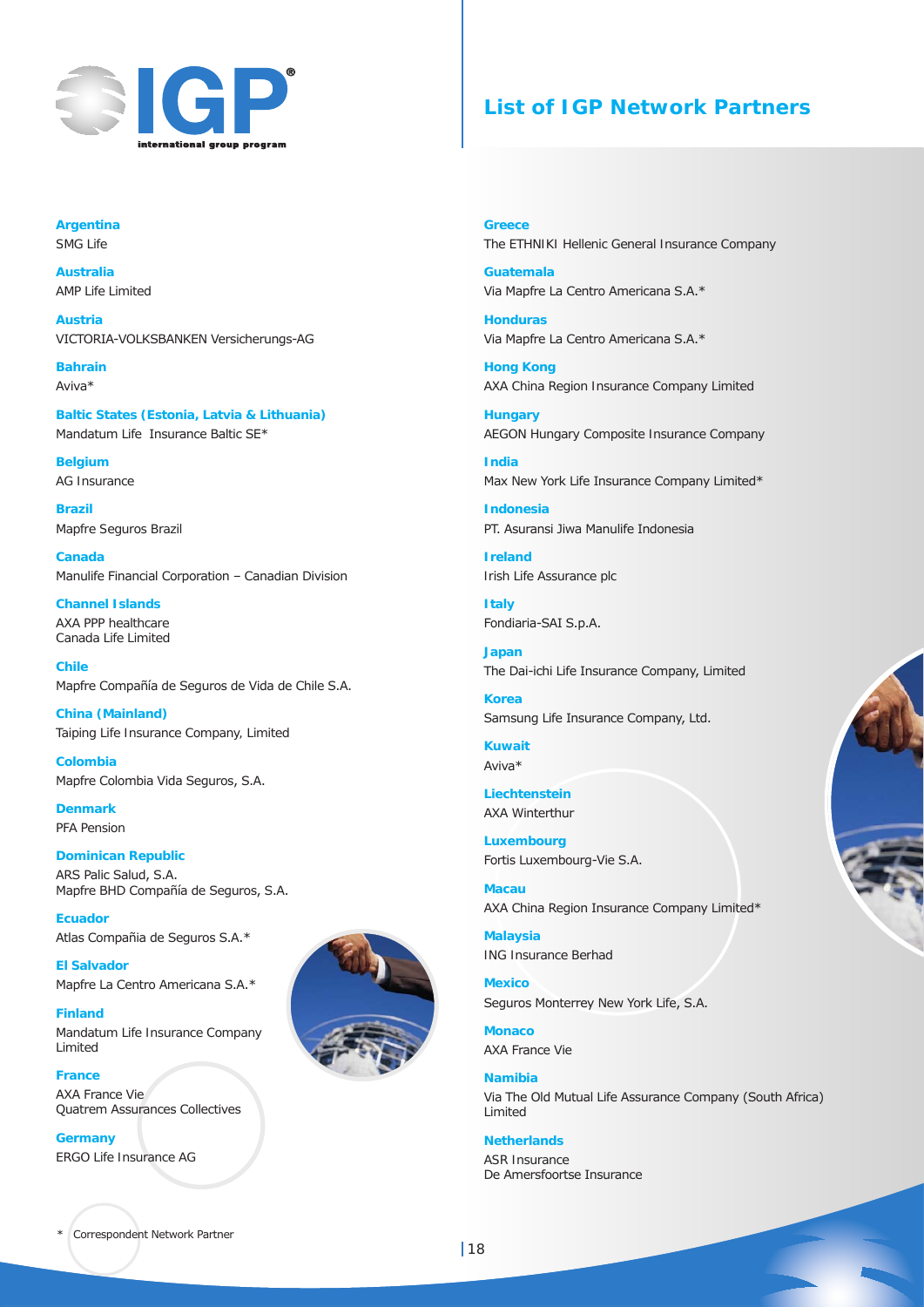

## **List of IGP Network Partners**

**New Zealand** TOWER New Zealand

**Nicaragua**  Via Mapfre La Centro Americana S.A.\*

**Norway** Storebrand Livsforsikring AS

**Oman** Aviva\*

**Panama** Via Mapfre La Centro Americana S.A.\*

**Paraguay** Mapfre Paraguay Compañía de Seguros S.A.\*

**Philippines** The Insular Life Assurance Company, Ltd.

**Poland** Pramerica Žycie TUiR SA\*

**Portugal** VICTORIA-Seguros, S.A.

**Qatar** Aviva\*

**Romania** Aviva Asigurari de Viata SA

**Russia** Aviva Insurance Company, ZAO

**Saudi Arabia** Aviva\*

**Singapore** Aviva Ltd.

**Slovenia** VICTORIA-VOLKSBANKEN Zavarovalniska delniska druzba\*

**South Africa** The Old Mutual Life Assurance

Company (South Africa) Limited

**Spain** Caja de Seguros Reunidos, Compañía de Seguros y Reaseguros,

S.A. (CASER) **Sweden**

SPP Livförsäkring AB

**Switzerland** AXA Winterthur



**Taiwan (Republic of China)** Shin Kong Life Insurance Company, Ltd.

**Thailand** Muang Thai Life Assurance Company, Ltd.

**Turkey** Yapı Kredi Emeklilik A.Ş. (Life and Pensions) Yapı Kredi Sigorta A.Ş. (Health)

**United Arab Emirates** Aviva\*

**United Kingdom** AXA PPP healthcare (Health) Canada Life Limited (Life and Pensions)

**Ukraine** Fidem Life\*

**United States** Prudential Insurance Company of America (Life)

**Uruguay** Mapfre Uruguay Compañía de Seguros S.A.

**Venezuela** Mapfre La Seguridad, C.A.\*

# **Third-Country National and Expatriate Coverage**

AXA PPP International AXA Winterthur CIGNA International Expatriate Benefits (CIEB)\* Nordben Life and Pension Insurance Co. Limited